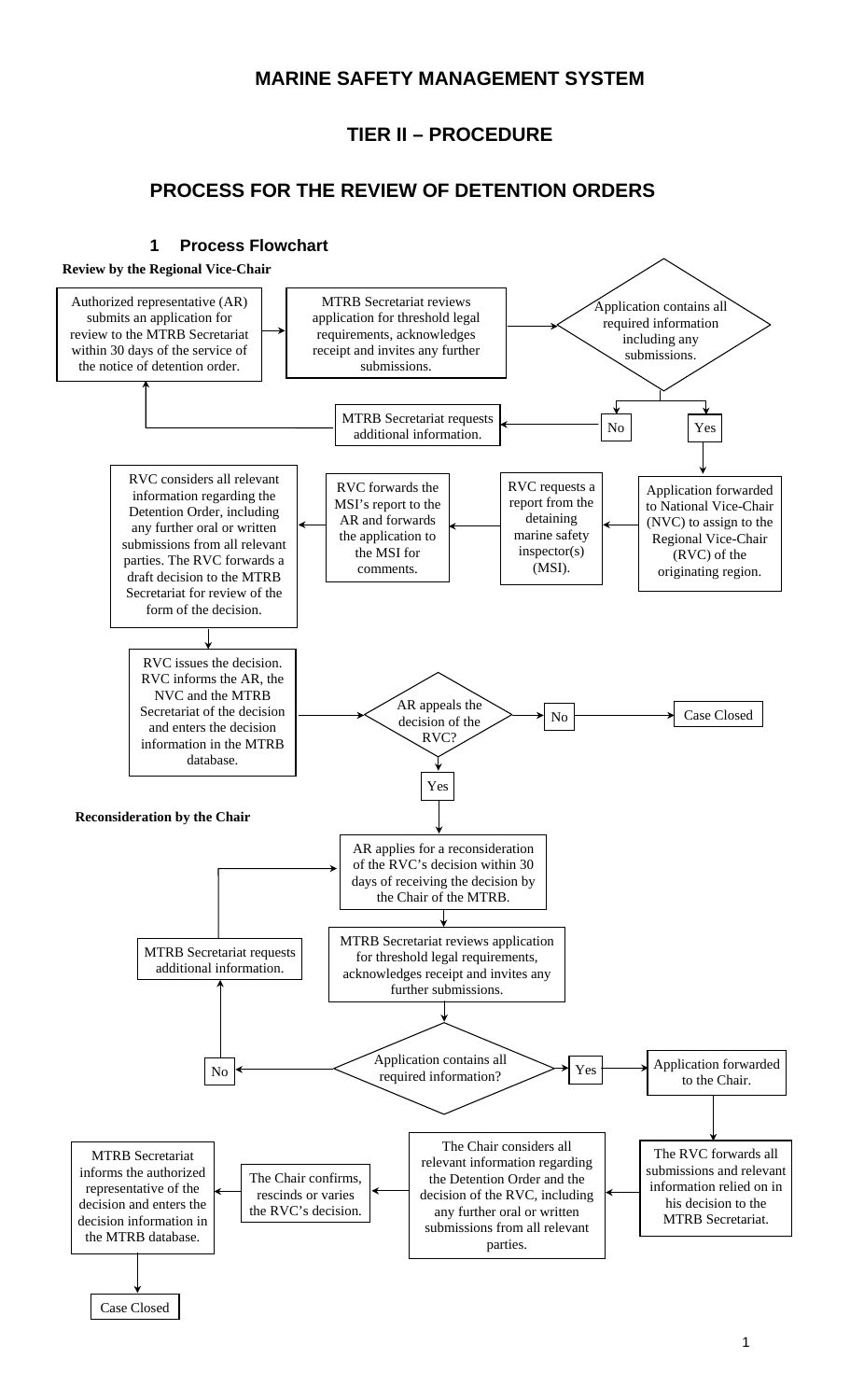## **2 Purpose**

2.1 The purpose of this procedure is to set out the process to be followed for the review of detention orders and for reconsideration of reviews of detention orders.

## **3 Authority**

3.1 This procedure is established under the general authority of the Chair of the Marine Technical Review Board (MTRB) and pursuant to the *Vessel Detention Orders Review Regulations*.

## **4 Background**

- 4.1 On application, the MTRB must review vessel detention orders by reason of the *Vessel Detention Orders Review Regulations*.
- 4.2 This procedure is established to provide further details on the process for vessel detention order review set out in Tier I – Policy – Review of Detention Orders by the Marine Technical Review Board and in the *Vessel Detention Orders Review Regulations*.

## **5 Scope**

5.1 This procedure applies to all applications for a review, or a reconsideration of a review, of a detention order submitted to the MTRB.

## **6 Responsibility**

6.1 The Chair of the MTRB is responsible for the development, implementation and maintenance of this procedure.

## **7 Procedure**

## **7.1 Review by the Regional Vice-Chair**

- 7.1.1 The authorized representative of a detained vessel can submit an application for a review of a detention order to the MTRB Secretariat within 30 days of the day on which the notice of detention order was served.
- 7.1.2 The MTRB Secretariat will acknowledge receipt of the application and invite further submissions. The MTRB Secretariat will review the application to ensure that all necessary information is included and threshold legal requirements are met. The MTRB Secretariat will contact the authorized representative if the application is defective.
- 7.1.3 If or when the application is complete and all submissions are received, the MTRB Secretariat will forward the application to the National Vice-Chair. The National Vice-Chair will appoint the Regional Vice-Chair of the region in which the detention order was made to review it.
- 7.1.4 The Regional Vice-Chair will ask the marine safety inspector that detained the vessel to provide a detailed written report regarding the detention and all documents and evidence supporting the detention.
- 7.1.5 The Regional Vice-Chair will forward the report of the inspector and the documents/evidence to the authorized representative for his or her comments. The Regional Vice-Chair will forward the application to the inspector for his or her comments.
- 7.1.6 The Regional Vice-Chair will consider all relevant information regarding the detention order, including the application, the inspector's report and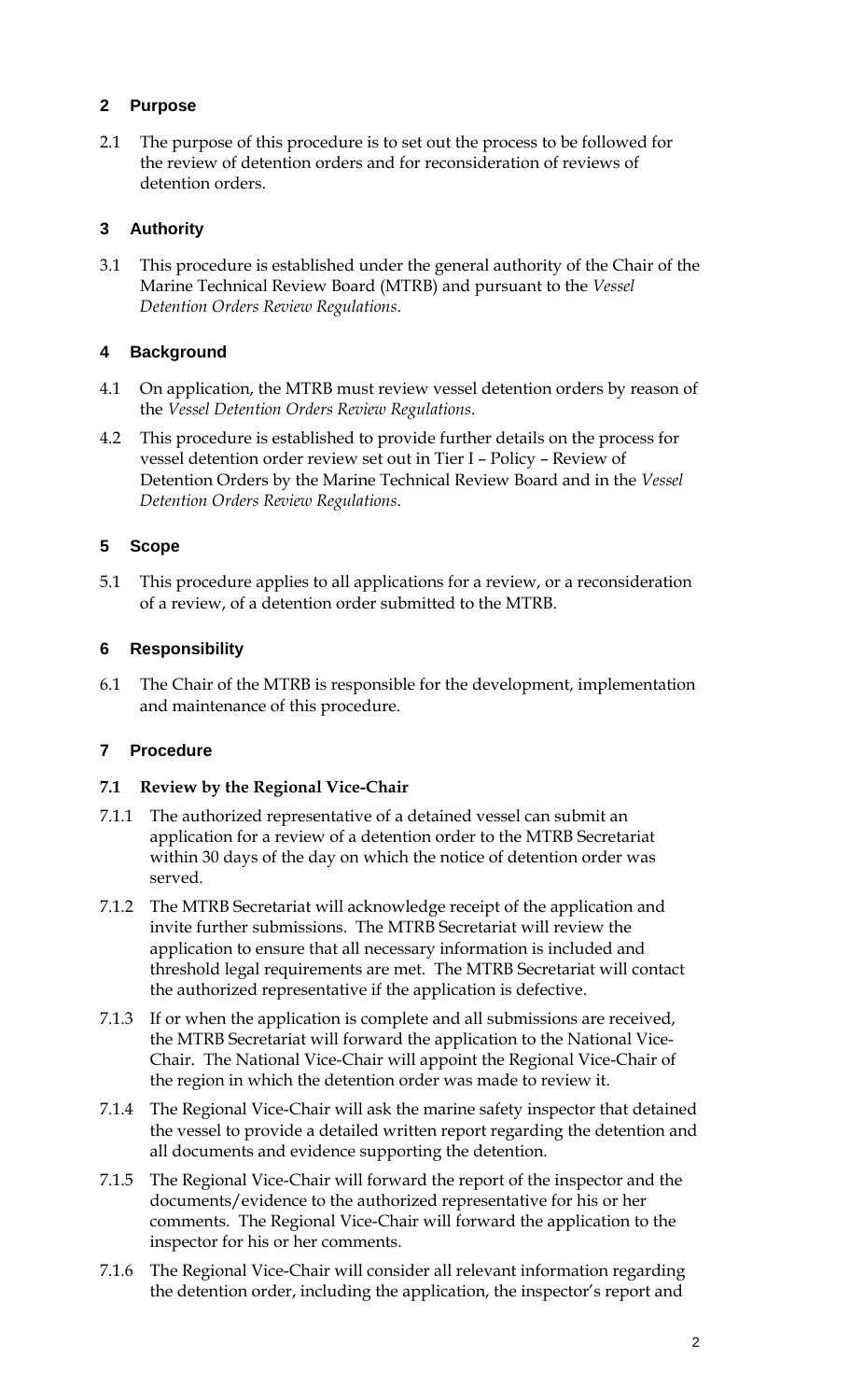any other oral or written representations from any relevant party, and will make a decision to confirm, rescind or vary the detention order.

- 7.1.7 Prior to issuing the decision, the Regional-Vice Chair will forward a draft of the decision to the MTRB Secretariat so that consistency in the form of decisions is maintained.
- 7.1.8 The Regional Vice-Chair will notify the authorized representative, the National Vice-Chair and the MTRB Secretariat of the decision, and will enter the decision information into the MTRB database.

## **7.2 Reconsideration by the Chair**

- 7.2.1 Within 30 days of the day on which the authorized representative receives notification of the Regional Vice-Chair's decision, he or she may apply to the MTRB Secretariat for a reconsideration of the decision by the Chair.
- 7.2.2 The MTRB Secretariat will acknowledge receipt of the application and invite further submissions. The MTRB Secretariat will review the application to ensure that all necessary information is included and threshold legal requirements are met. The MTRB Secretariat will contact the authorized representative if the application is defective.
- 7.2.3 If or when the application is complete and all submissions are received, the MTRB Secretariat will forward the application to the Chair for his consideration.
- 7.2.4 The Regional Vice-Chair forwards to the Chair all submissions and information relied on in making his or her decision.
- 7.2.5 The Chair will consider all relevant information regarding the detention order and the decision of the Regional Vice-Chair, including the submissions made at the first level of review and any other oral or written representations from any relevant party, and will make a decision to confirm, rescind or vary the decision.
- 7.2.6 The MTRB Secretariat will notify the authorized representative of the Chair's decision, and will also enter the decision information into the MTRB database.

## **8 Related Documents**

8.1 Tier I - Policy – Review of Detention Orders by the Marine Technical Review Board – RDIMS 3943907

## **9 Date of Application**

9.1 This procedure comes into effect on April 14, 2008.

## **10 Date for Review**

10.1 This procedure will be reviewed twelve months after it comes into force.

## **11 RDIMS Reference**

- 11.1 The English version of this document is saved in RDIMS under reference number 3984038. The applied naming convention is PUBLICATION – TP 13585 – PROCEDURE - PROCESS FOR THE REVIEW OF DETENTION ORDERS.
- 11.2 La version française du présent document est dans le SGDDI et porte le numéro de référence 3996559. La règle d'affectation des noms est PUBLICATION – TP 13585 – PROCÉDURE - PROCESSUS D'EXAMEN DES ORDONNANCES DE DÉTENTION.
- 11.3 This is the first approved and finalized revision of the English version of this document.